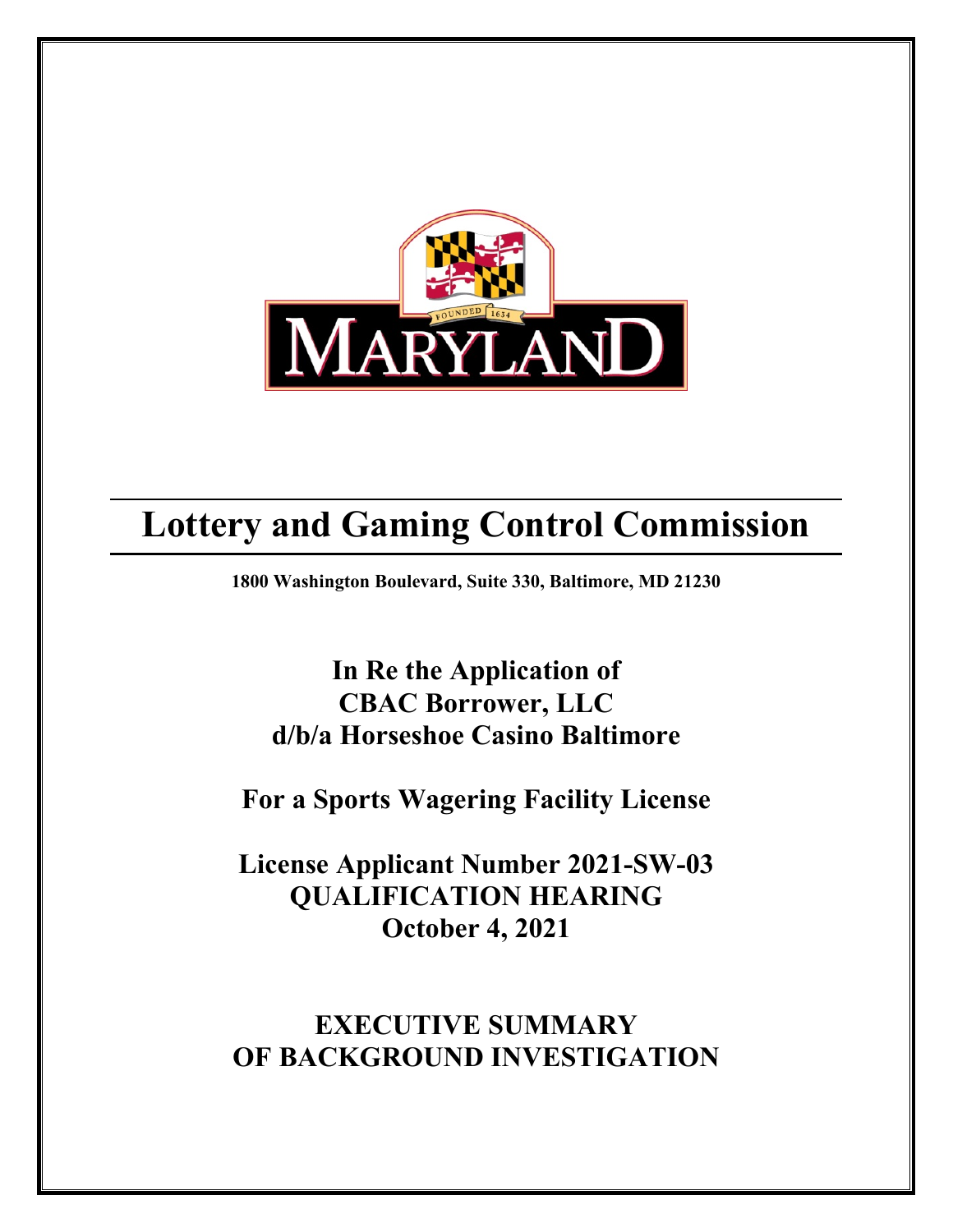License Applicant No. 2021-SW-03 Qualification Hearing October 6, 2021

# **EXECUTIVE SUMMARY**

### **Introduction**

CBAC Borrower, LLC (Horseshoe Casino Baltimore) submitted a Sports Wagering Facility License Application on September 15, 2021, to be licensed by the Maryland Lottery and Gaming Control Commission (MLGCC) as a sports wagering facility. Horseshoe Casino features 1,762 video lottery terminals, 137 table games, and a World Series of Poker room.

The casino is located along Russell Street on Baltimore's south side, neighboring professional sports venues M&T Bank Stadium, home of the NFL Baltimore Ravens, and Camden Yards, home of the MLB Baltimore Orioles, as well as Baltimore's Inner Harbor.

Maryland's Sports Wagering Law is found in State Government Article ("SG"), Title 9, Subtitle 1E, Annotated Code of Maryland and the Commission's sports wagering regulations in Code of Maryland Regulations ("COMAR") 36.10 (collectively, "the Sports Wagering Law"). The Sports Wagering Law also includes and incorporates applicable licensing requirements in SG, Title 9, Subtitle 1A, and COMAR 36.03 (collectively, the "the Gaming Law"), which establishes requirements for all casino-related licenses. An applicant for a license related to sports wagering must meet all applicable qualification requirements set forth in both the Sports Wagering Law and the Gaming Law.

The Maryland Lottery and Gaming Control Commission ("Commission") must determine whether an applicant meets qualification requirements. Staff of the Maryland Lottery and Gaming Control Agency ("Agency") is required to conduct a background investigation on all applicants for sports wagering licenses to ensure that they meet applicable qualification requirements.

# **Application of Alternative Licensing Standards**

The Sports Wagering Law authorizes the Commission to establish an abbreviated process for qualifying and licensing an applicant that holds a valid license in another state, if the Commission determines that the licensing standards of the issuing agency in the other state are comprehensive and thorough, and provide similar safeguards to those in the Sports Wagering Law. Staff has identified several states with acceptable sports wagering license standards: Arkansas, Illinois, Kansas,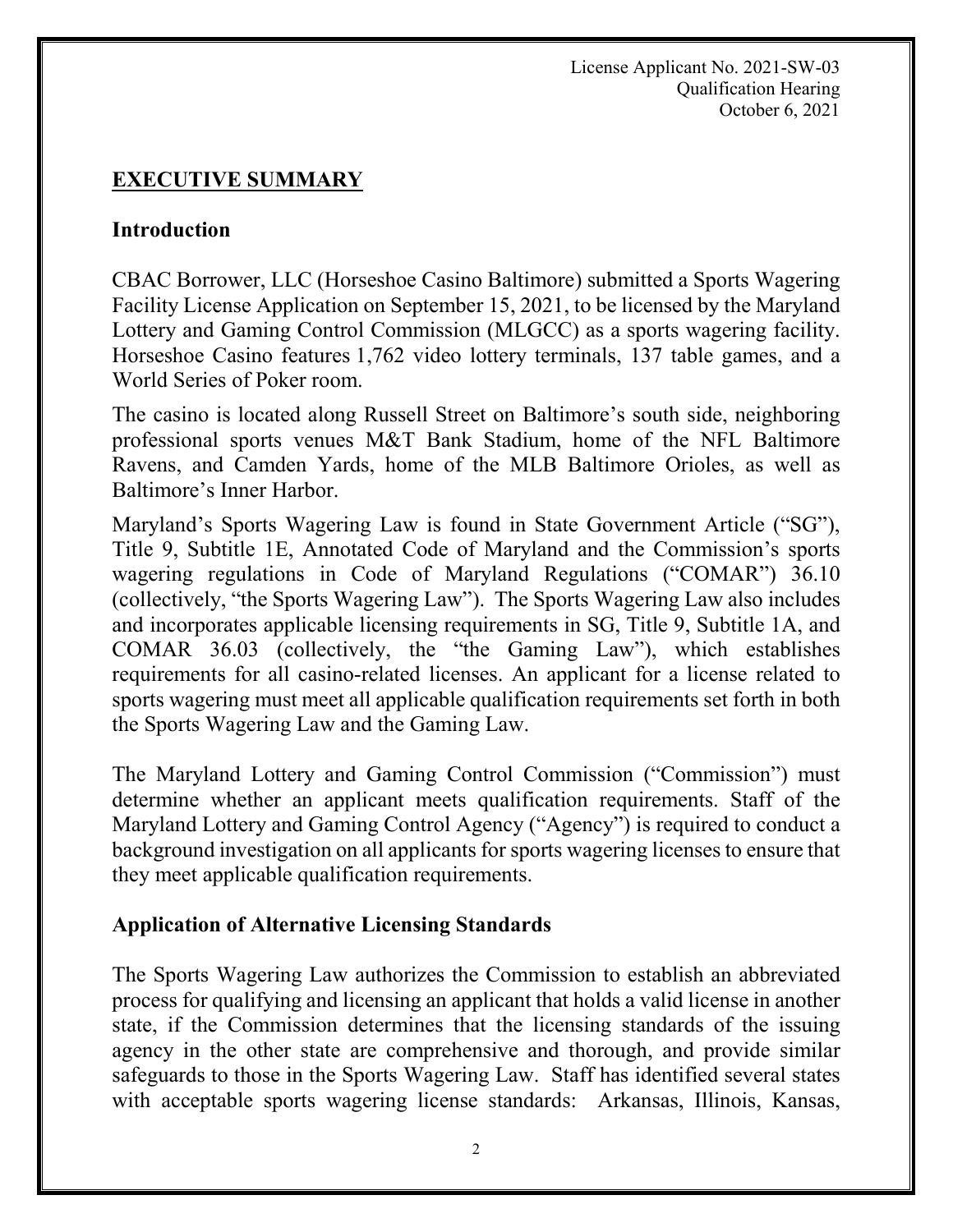Louisiana, Mississippi, Missouri, Nevada, New Jersey, New York, Pennsylvania, Rhode Island, Wisconsin, Colorado, Michigan, Massachusetts and Virginia.

Because Maryland's qualification standards for a casino-related license are identical to and specifically incorporated in the Sports Wagering Law, and are therefore, clearly sufficient for qualifying an applicant for a sports wagering license on that basis.

# **Process**

An applicant for a sports wagering-related license may submit a written request for the Commission to find it qualified for a Maryland license under the alternative licensing process described in COMAR 36.10.02.12. If the request is granted, the applicant may be qualified for a license before the Agency conducts a full background investigation.

The Commission may only apply the alternative licensing process if the applicant holds a valid, current gaming or sports wagering-related license in at least one of the states identified as having acceptable comparative standards.

An applicant that submits a request for the application of alternative licensing standards specifically acknowledges that a full background investigation will be conducted, and that if Staff ever determines that the applicant or licensee, if licensed, does not meet a Commission standard, the Commission may take enforcement action, up to and including revocation of the license. These acknowledgements are memorialized in the Affidavit in Support of Applicant's Request to Apply Alternative Licensing Standards in Support of an Application for a Sports Wagering License ("Affidavit") the applicant has submitted.

The Commission's decision to abbreviate an applicant's licensing process on this basis is discretionary. The Commission may exercise its discretion to deny the request, place conditions on the license, or take any other necessary action to protect the State's interests.

# **Regulatory History of Applicant**

On August 24, 2014, the Maryland Lottery and Gaming Control Commission ("MLGCC") awarded a Video Lottery Operation License to CBAC Borrower, LLC. The company owns and operates Horseshoe Casino Baltimore located in Baltimore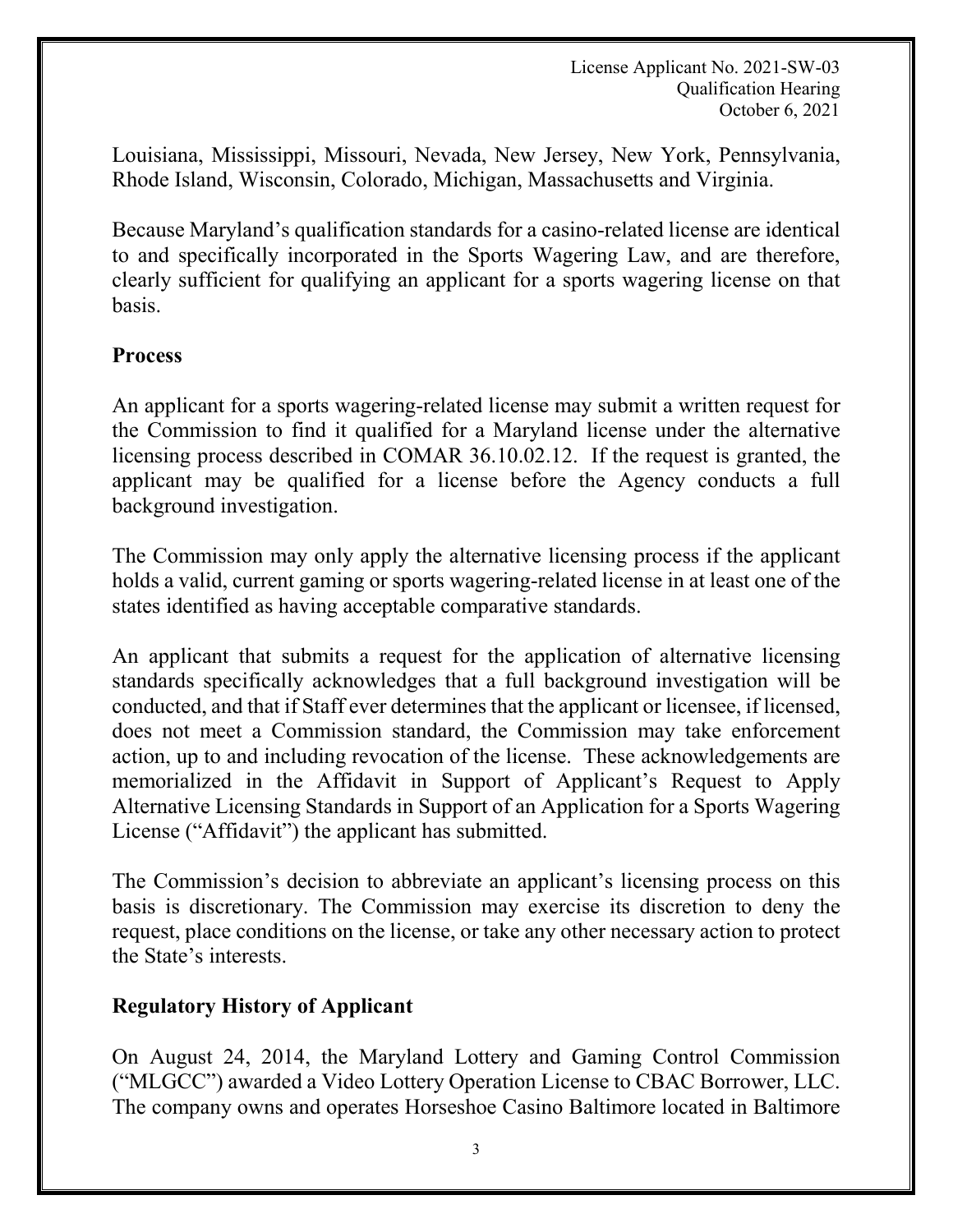License Applicant No. 2021-SW-03 Qualification Hearing October 6, 2021

City, Maryland. The video lottery operation license expires on August 23, 2029. Staff is not aware of any unresolved issues that negatively impact the Applicant's qualifications and MLGCA has otherwise found no derogatory information regarding CBAC Borrowers, LLC's qualifications to be licensed for a sports wagering facility license.

## **Ownership of Applicant**

The casino is owned by CBAC Borrower LLC (CBAC), a group led by Caesars Entertainment, Inc. Other members of the CBAC consortium include CVPR Gaming Holdings, LLC and PRT Two, LLC.

# **Principal Qualifiers**

Currently, there are no new Principals listed for CBAC Borrower, LLC in relation to its sports wagering application. All of its current Principals and related Principal Entities are currently licensed by MLGCA and in good standing. Any future Principals involved in its pending sports wagering operation will be required to submit the appropriate applications to the MLGCA for review and approval.

### **Licensing Inquiry**

CBAC Borrower, LLC (Caesars Entertainment, Inc.) submitted a Request for Application of Alternative Licensing Standards in support of its application for a Sports Wagering Facility License. A regulatory review conducted by MLGCA staff revealed that CBAC Borrower LLC (Caesars Entertainment, Inc.) holds a current license in these Commission-approved states:

- Nevada Gaming Control Board
	- o Type of License(s): Sports Wagering
	- o Active Date: 04/22/2021
	- o Status: Valid and In Good Standing
- Mississippi Gaming Commission
	- o Type of License(s): Sports Wagering
	- o Active Date: 8/16/20221
	- o Status: Valid and In Good Standing